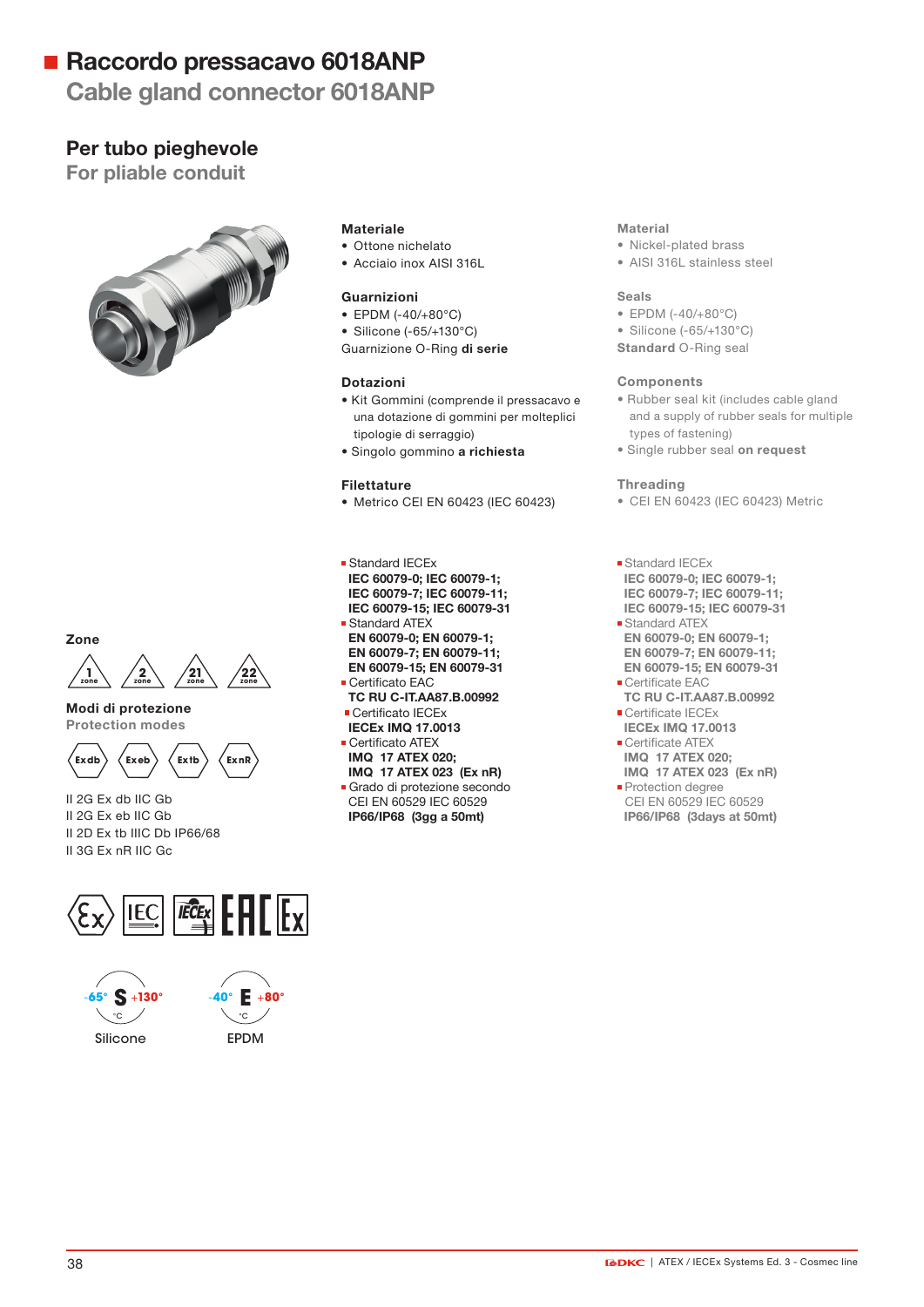# Raccordo pressacavo 6018ANP

Cable gland connector 6018ANP

## Per tubo pieghevole

For pliable conduit

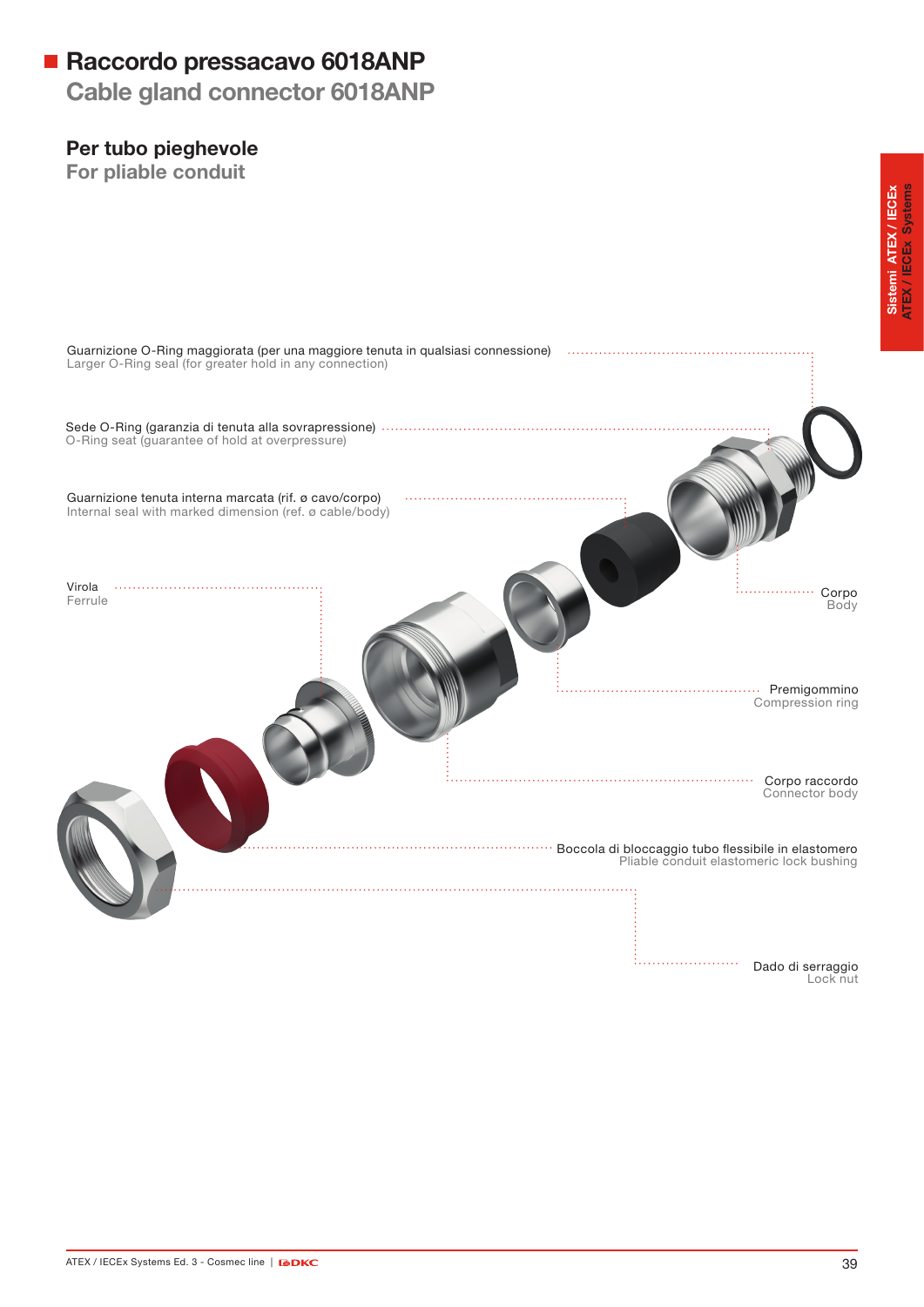# Raccordo pressacavo 6018ANP

Cable gland connector 6018ANP

## Per tubo pieghevole

For pliable conduit



|                                      | <b>SERRAGGIO CAVO</b><br><b>CABLE TIGHTENING</b> | <b>DIAMETRO TUBO</b><br><b>DIAMETER CONDUIT</b> | <b>FILETTO THREAD</b><br>$Lf=15,0$ mm | <b>DIMENSIONE CHIAVE WRENCH SIZE</b><br>mm |                 |                 | <b>DIAMETRO ESTERNO</b><br><b>EXTERNAL DIAMETER</b> | LUNGHEZZA TOT.<br><b>TOTAL LENGTH</b> |
|--------------------------------------|--------------------------------------------------|-------------------------------------------------|---------------------------------------|--------------------------------------------|-----------------|-----------------|-----------------------------------------------------|---------------------------------------|
| <b>CODICE KIT</b><br><b>CODE KIT</b> | ømin- ømax                                       | DN                                              | F                                     | CH <sub>1</sub>                            | CH <sub>2</sub> | CH <sub>3</sub> | øD mm                                               | L tot                                 |
| 6018ANP10AKM1EB                      | $5 - 7$                                          | 10                                              | M16x1.5                               | 24,0                                       | 26,0            | 24,0            | 28,0                                                | 71,5                                  |
| 6018ANP12AKM1EB                      | $5 - 10$                                         | 12                                              | M16x1.5                               | 24,0                                       | 26,0            | 26,0            | 28,0                                                | 72,5                                  |
| 6018ANP16AKM1EB                      | $5 - 10$                                         | 16                                              | M16x1.5                               | 24,0                                       | 26,0            | 30,0            | 33,0                                                | 73,0                                  |
| 6018ANP16BKM2EB                      | $5.5 - 13$                                       | 16                                              | M20x1.5                               | 30,0                                       | 32,0            | 30,0            | 35,0                                                | 75,0                                  |
| 6018ANP22BKM2EB                      | $5.5 - 13$                                       | 21                                              | M20x1.5                               | 30,0                                       | 32,0            | 37,0            | 41,0                                                | 78,0                                  |
| 6018ANP22CKM3EB                      | $10.5 - 18$                                      | 21                                              | M25x1.5                               | 35,0                                       | 36,0            | 37,0            | 41,0                                                | 78,0                                  |
| 6018ANP32CKM3EB                      | $10.5 - 18$                                      | 27                                              | M25x1.5                               | 35,0                                       | 36,0            | 45,0            | 50,5                                                | 80,5                                  |
| 6018ANP32DKM4EB                      | $15 - 24$                                        | 27                                              | M32x1.5                               | 42,0                                       | 45,0            | 45,0            | 50,5                                                | 90,5                                  |
| 6018ANP38EKM5EB                      | $21 - 30$                                        | 35                                              | M40x1.5                               | 48,0                                       | 50,0            | 52,0            | 57,0                                                | 94,0                                  |
| 6018ANP40EKM5EB                      | $21 - 30$                                        | 40                                              | M40x1.5                               | 48,0                                       | 50,0            | 61,0            | 64,0                                                | 94,0                                  |
| 6018ANP40FKM6EB                      | $24 - 36$                                        | 40                                              | M50x1.5                               | 55,0                                       | 58,0            | 61,0            | 64,0                                                | 94,0                                  |
| 6018ANP50FKM6EB                      | $24 - 36$                                        | 51                                              | M50x1.5                               | 55,0                                       | 58,0            | 74,0            | 78,0                                                | 98,0                                  |
| 6018ANP50GKM7EB                      | $36 - 45$                                        | 51                                              | M63x1.5                               | 68,0                                       | 68,0            | 74,0            | 78,0                                                | 98,0                                  |